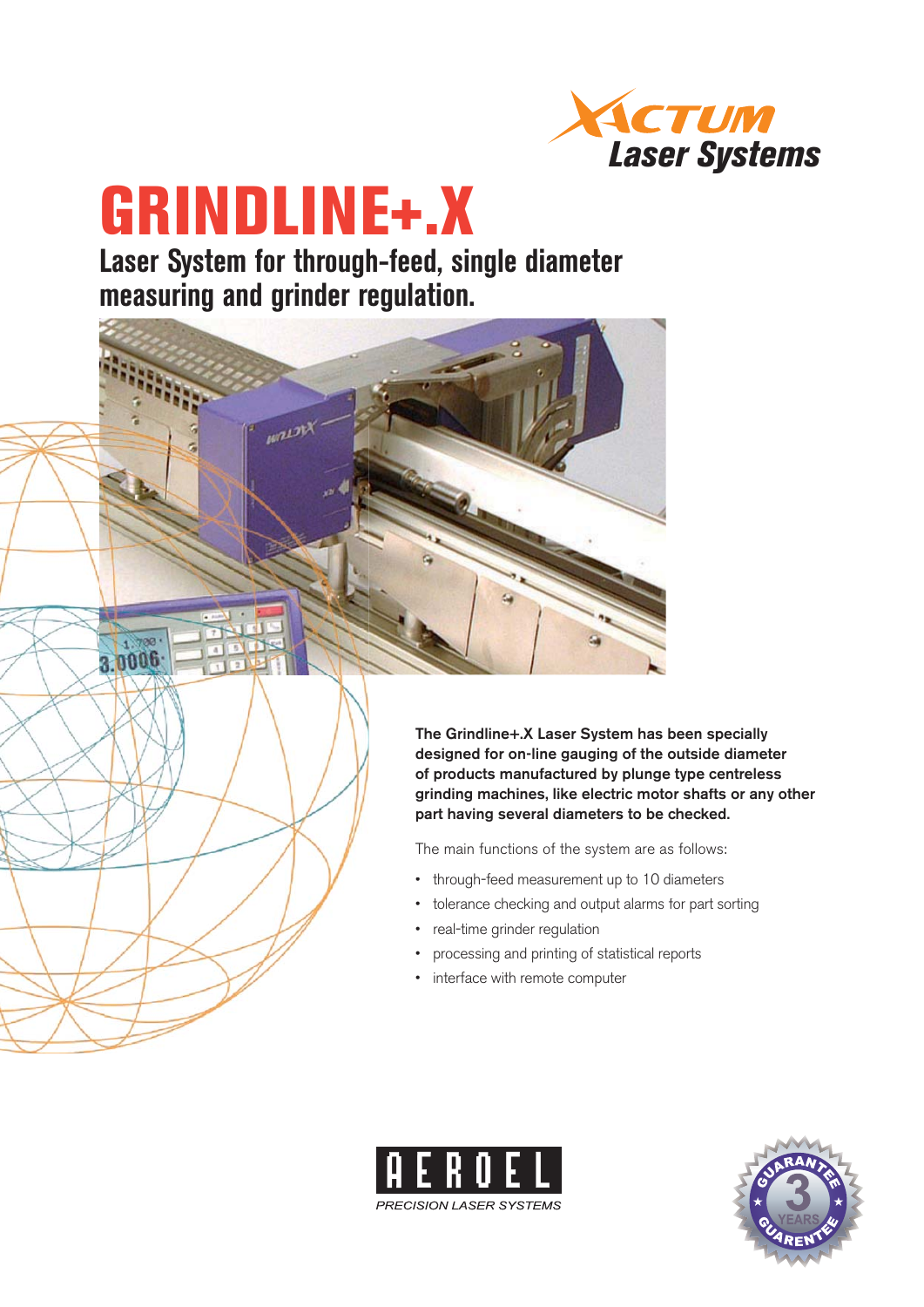### **How does it works ?**

The Grindline+.X System is based on a Xactum Laser Gauge installed at the output of the grinder, which measures the finished diameter of the part after the machining process. The ground parts, after cleaning by blowing away the water and oil emulsion, are made to pass through the laser beam, to carry out hundreds of measurements distributed along the axis of the piece. The signals coming from the gauge are processed by the software: thanks to advanced processing and filtering techniques, the Grindline software only extracts those measurements carried out on preset ground lengths, thus ignoring shape irregularities that might otherwise compromise the result. Chamfers, grooves, threads and even through holes or drops of emulsion on the work piece are not able to deceive the system.

The operator programmes the diameters being gauged and among them he selects the one being used as the reference for grinder feedback. The measured diameters are displayed and compared with the pre-set nominal value: if the process drifts beyond the pre-set control limits, the Grindline software automatically adjusts the grinder, recovering the wheel wearing so as to keep the product always within the desired tolerance limits.

Should the grinder control be impossible or ineffective, it's still possible to check all the selected diameters and reject any out of tolerance part, as the system provides suitable output signals to drive sorting or/and rejecting devices.

The results of measurements are stored and processed in real time: by connecting a standard printer to the CE-100 panel, it is possible to get effective statistical reports related to each operator-selected batch. Through an Ethernet or RS232 serial line, a remote computer can be used to download the measured data or to programme the system.

# **Benefits**

- **Zero-defect production**: the 100% inspection allows out-oftolerance parts to be detected and discarded, avoiding any risk of rejects or later complaints.
- **Reduction of scrap**: the real-time grinder regulation prevents machining out-of-tolerance pieces.
- **Labour savings**: the unsupervised automatic control makes lighter work for the grinder operating staff.
- **Quality certification made easier**: the on-line gauging makes random sample checks redundant and allows the printing of detailed reports to prove Product Quality and Process Capability.

# **System configuration**

The Grindline+.X system uses single-axis Xactum Laser Gauges.

### **The Basic system is composed of:**

- **XLS40** or **XLS80** Xactum Laser Gauge
- **CE-100**, Operator's Interface Panel, 19" Rack mount version
- **Grindline+.X software** (basic module) pre-installed in the Gauge
- 5 m long connecting cable

### **Some options and accessories available to complete the system are:**

- Additional software for grinder feed-back
- Additional software for statistical reporting
- Compressed air windows with filters and adjusting valve
- Air blowing device for part cleaning
- Belt conveyor to drive parts through the laser gauge
- Extension cables
- Gauge Calibration Report

## **Advantages**

- **Excellent flexibility**: thanks to its wide measuring range and to the exclusive data processing software, the system enables gauging a number of parts with different shape and dimensions without specific dedication. **•**
- **Through-feed capability**: the non-contact operating principle enables 100% inspection without having to stop the component. **•**
- **High gauging speed**: getting an excellent repeatability in a short measuring time makes the on-line application consistent with high production rates. **•**
- **High precision**: a patented self-calibration device guarantees permanent gauge accuracy with no re-mastering required. **•**
- **Insensitive to ambient temperature changes**: the selfcalibration device automatically compensates any drift due to room temperature changes, making the gauge ideal for use in the workshop. **•**
- **Turnkey solutions**: Aeroel supplies a wide range of accessories for cleaning and moving the part, assuring a high overall system performance. **•**
- **Competitive price**: the through-feed gauging doesn't involve **•** complicated and costly handling devices and one gauge can measure several diameters.
- **Reliability and long life**: the optical gauging avoids all wearing and adjusting problems associated with touch probes; the solid state laser source warrants long operational life. **•**





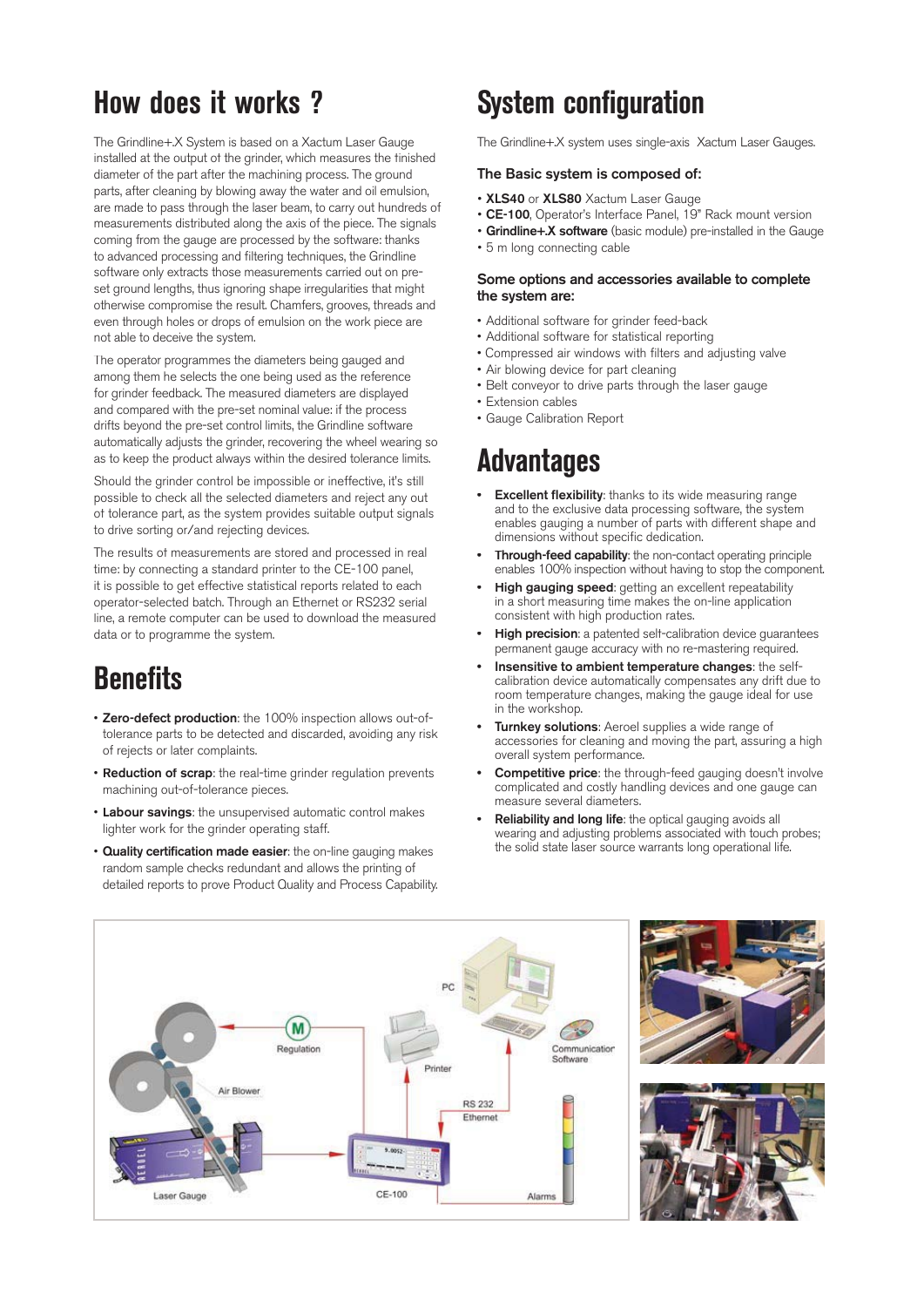# **The Grindline+.X Software**

The Grindline+.X software is pre-loaded inside the Xactum gauge and, thanks to its modular structure (basic package + optional Regulation and Statistics) it can meet all operational requirements. Special care has been taken to ensure that the system is easy to use and simple to program even by nonexperts. Through the CE-100 Interface Panel, the operator



uses function keys and pop-up menus to select the various functions or to enter the numerical values requested by the program.

### **The basic package includes the following functions:**

- It measures up to 10 different diameters on the same part.
- Display of measured values and their shifts from the nominal set points.
- 3 measured values can be simultaneously displayed on the screen.
- Automatic recognition of the selected ground lengths and filtering of all shape irregularities.
- Parts being checked can be transported by conveyor or gantry loader.
- On one selected section it is possible to check taper, by reading the diameter in two programmable positions: the difference between these readings is compared with the preset taper value.
- Nominal diameter and tolerance programming.
- Out-of-tolerance alarms (Go/NoGo) and delayed signals for part sorting (Reject/Rework)
- Signal for "unidentified piece" to discard abnormal parts, if any.
- Library of parameters for 1000 different products, directly retrievable by the operator.



- Possibility of entering a password to restrict the programming functions to authorized personnel.
- Ethernet / Rs232 interface for remote programming or data retrieval.
- Multi-lingual menus (Italian, English, French and German).
- Selectable measuring unit (mm or inches) and resolution.
- Pre-programmed factory set-up to facilitate installation and start-up of the system.

### **The additional Process Regulation module (Option 1) features the following functions:**

- The automatic diameter regulation, achieved by adjusting the distance between the grinding wheels, is based upon the diameter shift read on one section only, as selected by the operator.
- PI (Proportional-Integral) mode, using INC (+) or DEC (-) pulse trains, whose number is proportional to the amount of the required correction.

• Regulation is started after having positively checked a real trend to drift from the nominal set point. • Control parameters

can be programmed and stored in the product library.

| UIA-0           | 10.0094 DIA-1       | 7.9935         |          |  |
|-----------------|---------------------|----------------|----------|--|
| $DIA-2$         | $9.4421$ $1000 - 3$ |                | 10.9965  |  |
| $DTA-4$<br>AUTO | 9.9982 DIA-5        |                | 11.0021  |  |
| STS:OK          | MEAS<br>OK!         | <b>RUNNING</b> | OFFS:OFF |  |

- Automatic backlash recovery, by adding extra pulses each time the correction is reversed.
- To avoid over-regulation, the control routine skips the already machined parts included between the gauge and the wheels.
- Additional input to hold regulation during diamond dressing of the grinding wheel.



### **The additional Statistics module (Option 2) offers the following functions:**

- Processing and printing of a statistical report for each selected batch or order.
- Computing and listing of max, min, avg, Cp and Cpk values of each measured parameter (all the diameters and taper)
- Identification of the order, of nominal value, of tolerance range and counting of parts included in the selected batch.
- Statistics can include all the parts of the batch (good and rejected), or it can be restricted to the good parts only.
- All reports show the date and time